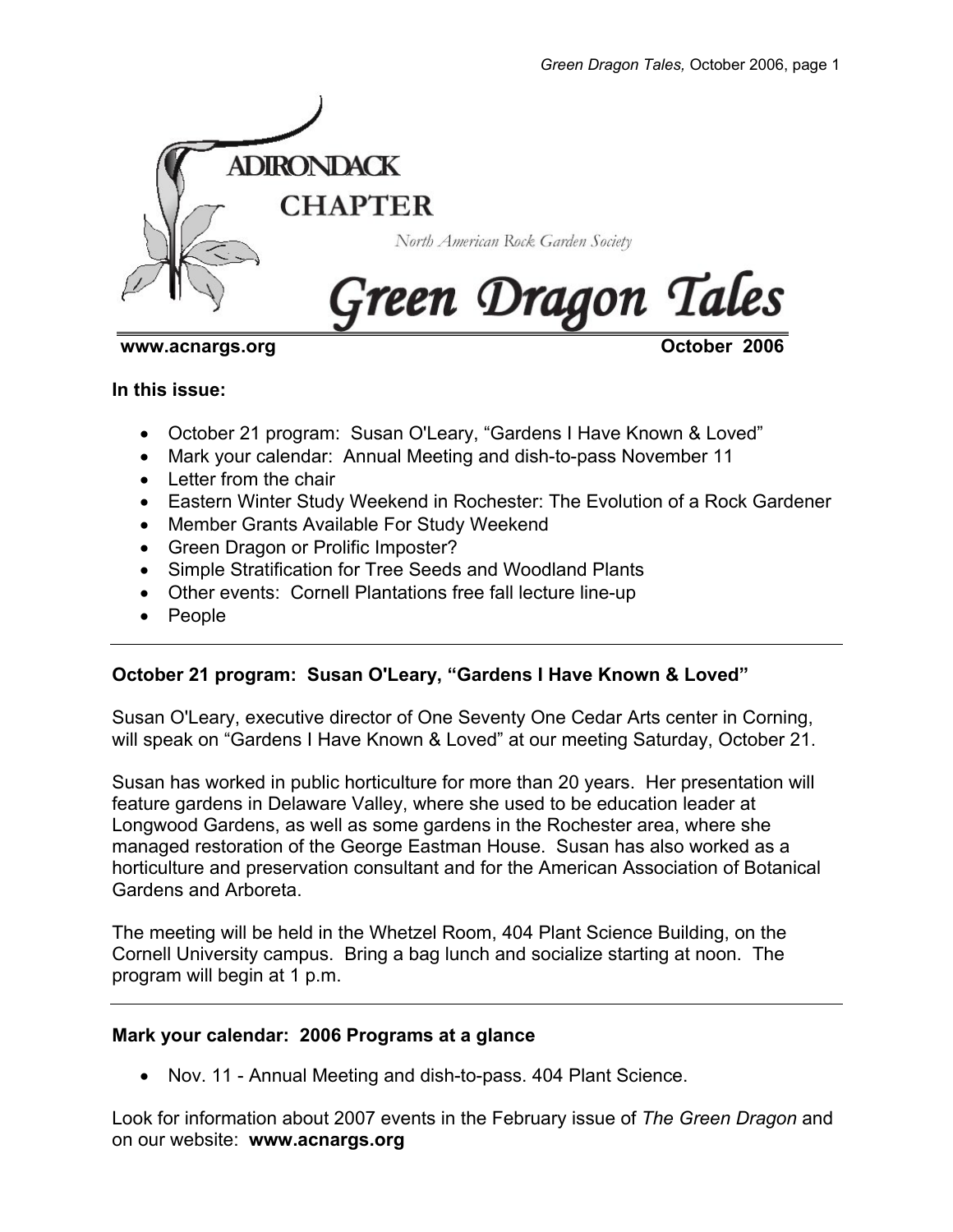### **Letter from the Chair**

Want to go to Greece? After Nick Nickou's talk last month, I do! He showed areas of Greece off the beaten path and all of it gorgeous. And from the looks of things it certainly looked like all gardeners in Greece – whether by the sea or in the mountains – are rock gardeners. They simply have no choice. I really liked the fact that most of the plants we saw liked alkaline soils which suits my soil pH just fine. I'll pack my bags anytime.

Our upcoming October 21 program, "Gardens of the Delaware Valley" with Susan O'Leary, promises to bring us closer to home. Having spent a few days last year touring gardens in the Delaware Valley, I'm looking forward to Susan's perspective and maybe even re-visiting some familiar places. Chanticleer, one of the public gardens where she worked, is one of my favorites.

The Chapter has two important opportunities coming up for our members. The first is our annual member recognition awards that are presented at our annual meeting November 11. Now is the time to submit nominations for this year's recipients. These awards serve as a way to publicly recognize and thank members of the Chapter for exemplary service. Ours is an all-volunteer organization so behind everything we do – from finding a reserving meeting space, booking and accommodating speakers and other program, organizing plants sales, tracking our finances, and publishing and sending out our newsletters and more – there are devoted individuals making it all come together. Please contact me with your nominations by October 31. (cme24@cornell.edu; 1562 Taughannock Blvd. Ithaca, NY 14850-9512; (607) 387- 5823.)

The second opportunity is really two-fold and is so important that we have devoted two separate articles to it. Eastern Study Week-end (ESW) is coming January 19-21, hosted by our sister spin-off (if I might be allowed to call it) the Genesee Valley Chapter. Never is ESW likely to be this close to us again and so our hope is that our Chapter will be well represented. The program schedule is highlighted elsewhere in the newsletter and I hope you agree that the line-up of speakers and vendors is impressive. Some of our former members have been part of the organizing team. A number of years ago our own Chapter hosted ESW so we can appreciate how much work is involved.

One of the results of our own successful ESW is that we have set up a fund to which our members may apply for one-time grants up to \$300 to be used to further not just the recipient's knowledge of rock gardening but also to share with and expand the knowledge with the Chapter membership. The application and review process is outlined in this newsletter. Our funds allow us to award several grants so I encourage each of you to consider applying.

Alas, the gardening season is winding down. Enjoy the last of the fall flowers! See you October 21.

Happy gardening,

*Carol Eichler, chair*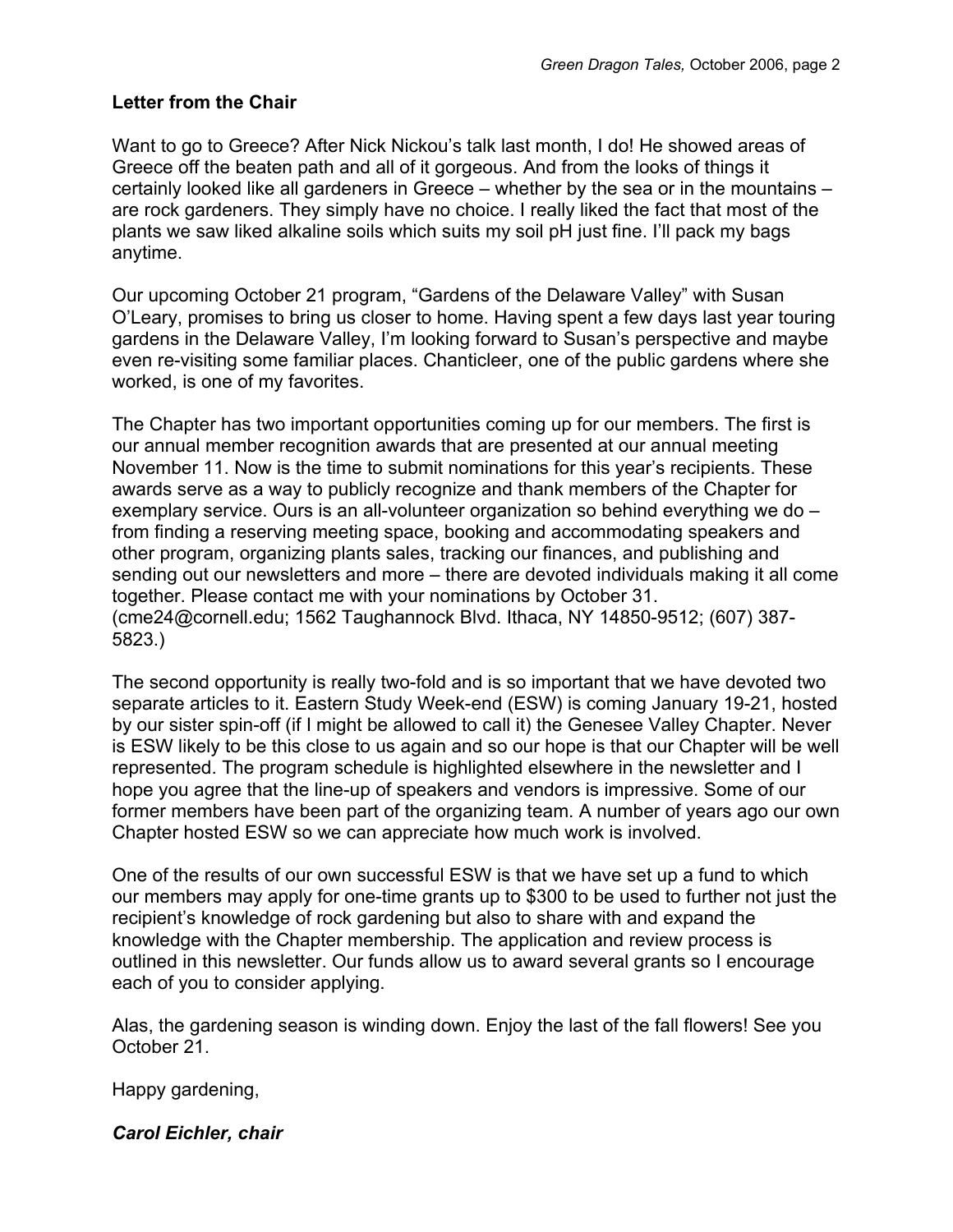### **Eastern Winter Study Weekend: The Evolution of a Rock Gardener**

January 19-21, 2007 Hyatt Regency Hotel, Rochester, N.Y.

Sponsored by: Genesee Valley Chapter of the North American Rock Garden Society.

This dynamic, fun-filled, educational weekend will feature fabulous speakers, interactive breakout sessions, premier vendors, alpine exhibits, raffle & silent auction, memorable gifts, book sales & signings, tasty food, fun social hours, & more! Speakers include:

**Gwen Kelaidis**, NARGS members since 1976 and editor of the Bulletin for 11 years. Currently working on books about hardy succulents and rock gardening for beginners.

**Tim Gruner**, Curator, Anderson Japanese Gardens in Rockford, Ill., manages a team of gardeners in the maintenance and ongoing construction of the #1 rated Japanese Garden in North America. Frequent contributor to Roth Journal of Japanese Gardening.

**Nicola Ripley**, Director of Horticulture & Research at the Betty Ford Alpine Gardens in Colorado, graduated with a Masters in Ecology from University College of North Wales and has 18 years of experience in the field of alpine ecology.

**Rex Murfitt**, author, photographer, and lecturer, was born in England, and trained as a nurseryman. He now grows alpines at home in Victoria, B.C. Coauthor of "Creating and Planting Garden Troughs" and author of new "Creating and Planting Alpine Gardens."

**Carl Heilman II**, renowned photographer, has lived in the Adirondacks for almost 30 years and melds his passion for wilderness into his photography.

**Henrik Zetterlund**, horticultural botanist of Gothenburg Botanic Garden and co-author of "Corydalis, a gardeners guide & monograph of the tuberous species." A grower extraordinaire who introduced new species of *Corydalis* and *Dionysia*.

**Bill Mathes Ph. D.**, owner of The Wild Orchid Company, focusing on hardy terrestrial orchids. Bill enjoys the excitement of the typical outdoor gardener when they realize that they can grow orchids in their own backyard.

**Mike Shadrack**, British horticultural speaker and photographer, co-author of "The Encyclopedia of Hostas," will share the charm of dwarf and mini hostas, their special needs, container growing and selection.

The program also features breakout sessions (Plant Selections for Oriental Gardening, Trough Planting, Soil Mixtures) and early-bird tours.

Registration fee: \$255 per person, Includes two continental breakfasts, Saturday lunch buffet and Saturday night banquet. Optional Friday Dinner: \$35. Full program details and registration information are available at: www.gvcnargs.org, or phone: 585-924- 1739.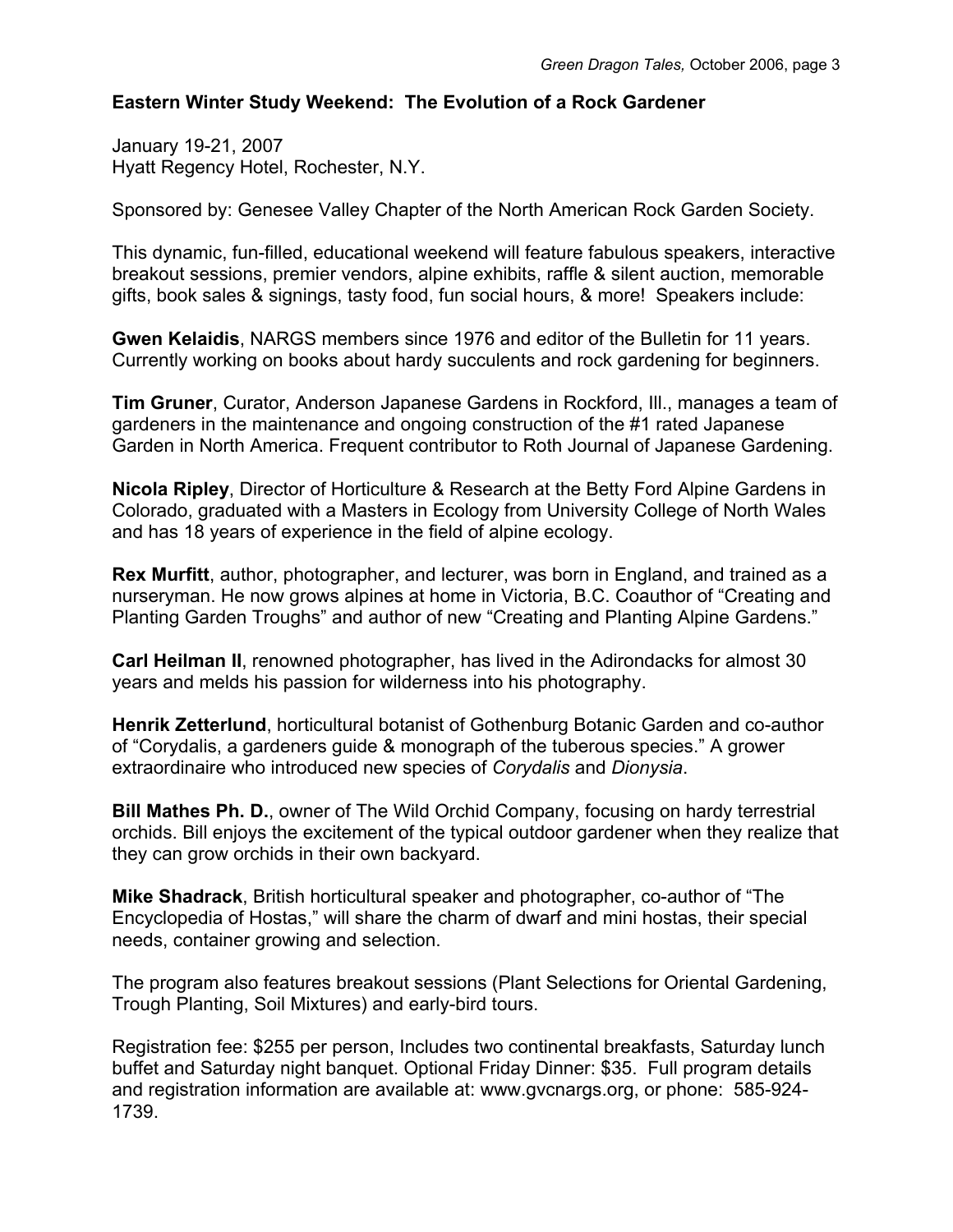# **Member Grants Available For Study Weekend**

You are invited to apply for a grant to attend Eastern Study Weekend January 19-21, 2007 in Rochester, N.Y., hosted by the Genesee Valley Chapter. This grant program was established to help grow the knowledge of our members, encourage greater participation at both the local and national levels, and, by requiring some form of sharing with the greater membership, furthering our collective knowledge about rock gardening.

Here's how to apply:

- 1. Submit a request in writing to Chapter Chair, Carol Eichler. This can be submitted by email (cme24@cornell.edu) or snail mail (1562 Taughannock Blvd., Ithaca, NY 14850).
- 2. Your request should include your name and contact information and a short paragraph explaining why you want to be considered. You might also suggest what you would like to offer back to the Chapter such as a short talk to the Chapter (as Art did at our annual meeting last year), a newsletter article, etc.
- 3. Applications will be forwarded to a review committee who may request additional information, if needed, from you.
- 4. Deadline for applying is October 31, 2006.
- 5. Awardees will be announced at the November annual meeting.
- 6. Awardees will be expected to share information from ESW in some form with the Chapter membership.

Our aim is to encourage a number of Adirondack Chapter members to attend this nearby Eastern Study Weekend. We have budgeted \$1,500 or at least five awards to be granted.

Our parent organization, NARGS National, also offers grants up to \$300 to first-time attendees to a National conference such as ESW. If you wish to apply for this additional grant, please submit your application following the criteria above. You must be a member of NARGS National to receive this grant and the Chapter Chair on behalf of the applicant must submit this application to the review committee.

# *Carol Eichler, chair*

# **Green Dragon or Prolific Imposter?**

*Editor's note: As a member of both ACNARGS and the Finger Lakes Native Plant Society, Rosemarie Parker brings a unique perspective on these plants. If you would like to share your experiences with particular plants – favorites or otherwise – write newsletter editor Craig Cramer cdcramer@twcny.rr.com.* 

Misidentified plants are sort of like a computer virus – if you get one you are most likely to spread it to your friends.

A chance meeting with fellow ACNARGS member Tom Myers in Wegman's started me on an identification search that may have implications for several other chapter members and/or the members of the Finger Lakes Native Plant Society. Tom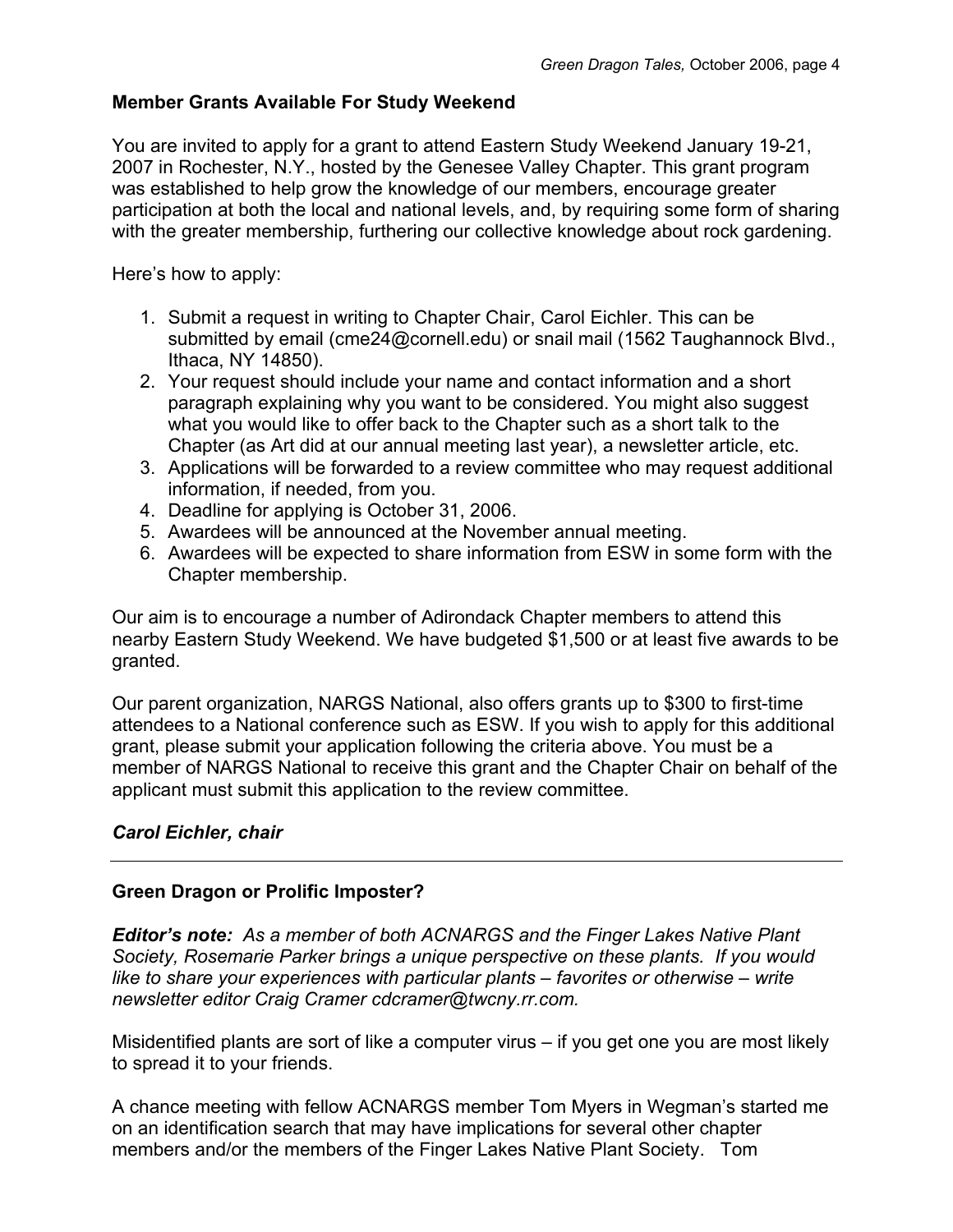mentioned he'd acquired a "green dragon" (*Ariseama dracontium*) that turned out to be a weedy look-alike – and one that is hard to eradicate. I've acquired *A. dracontium* seedlings from several sources over the past eight years, but mostly from NARGS chapter sales or give-aways. I've had very mixed luck with them. Some sort of sit there, while others grow enthusiastically.

Green dragons have a reputation for being hard to grow and slow to spread. Yet some folks in this area literally give them away because "they grow like weeds." I've seen such clumps myself. Well, after Tom's comment, I started looking closer. There is an Asian genus, *Pinellia*, which looks just like *Ariseama*. Several species are in cultivation, and an internet search will generate a lot of information. I suggest starting with the Pinellia Page (www.aroid.org/genera/arisaema/herold/Pages/pinellia.html), which is informal and has nice photos if you follow the links.

To make a long story shorter, yes, I have some *Pinellia* mixed in with what I hope is some true *A. dracontium*. I think I have *P. cordata*, but haven't keyed it conclusively. I'm sure I got it from someone local. Tom got his from Fair Gouldin, who lives in what used to be Dr. Hamilton's house. Both Fair and I donated green dragons to the Mundy Wildflower Garden at Plantations, and, yes, at least three were *Pinellia*. (Thankfully garden derived plants are only put in the entry beds, so it will not be that hard to locate and pull them. But they already have seedlings nearby!) Given the contacts Dr. Hamilton had, *Pinellia* may well be all over the region's gardens. Which may be fine, so long as it is properly identified. But it's not good if we are spreading it in the name of the native *Ariseama*.

How can you tell? Well, it isn't easy unless you have the inflorescence. The leaves of *Pinellia* look like *A. dracontium*. Bob Wesley even says so. But the flower timing is off. And in the plants in both my garden and Mundy, the *Pinellia* spadix (the "Jack" part in the pulpit) is fused to the spathe (the "pulpit") along much of its length. According to Bob, in true green dragons the spadix is standing free, totally *un*fused. So, you may have a *Pinellia* imposter if you notice that your "green dragons" are:

- Blooming in August. (Yes, large *A. dracontium* do bloom later than small ones, but not that much later.)
- Still green in September. (*A. dracontium* should have senesced by then.)
- Prolific self seeders. (According to Bob, *A. dracontium* spreads more by offset bulbs, usually within 2 inches or so of the original stem rather than by seedlings found further away.)

If you suspect that you have *Pinellia*, *please* keep a close eye on them until you can verify the identification with a bloom. Don't give them away until you know for certain. If you have planted them in or near a natural area where *A. dracontium* grows naturally, please remove them. If you choose to keep *Pinellia* in your garden – and they can be attractive, if aggressive – be sure to clearly label any that you give away with correct ID and warnings. I'd dig them up before selling the house, too.

# *Rosemarie Parker, ACNARGS member*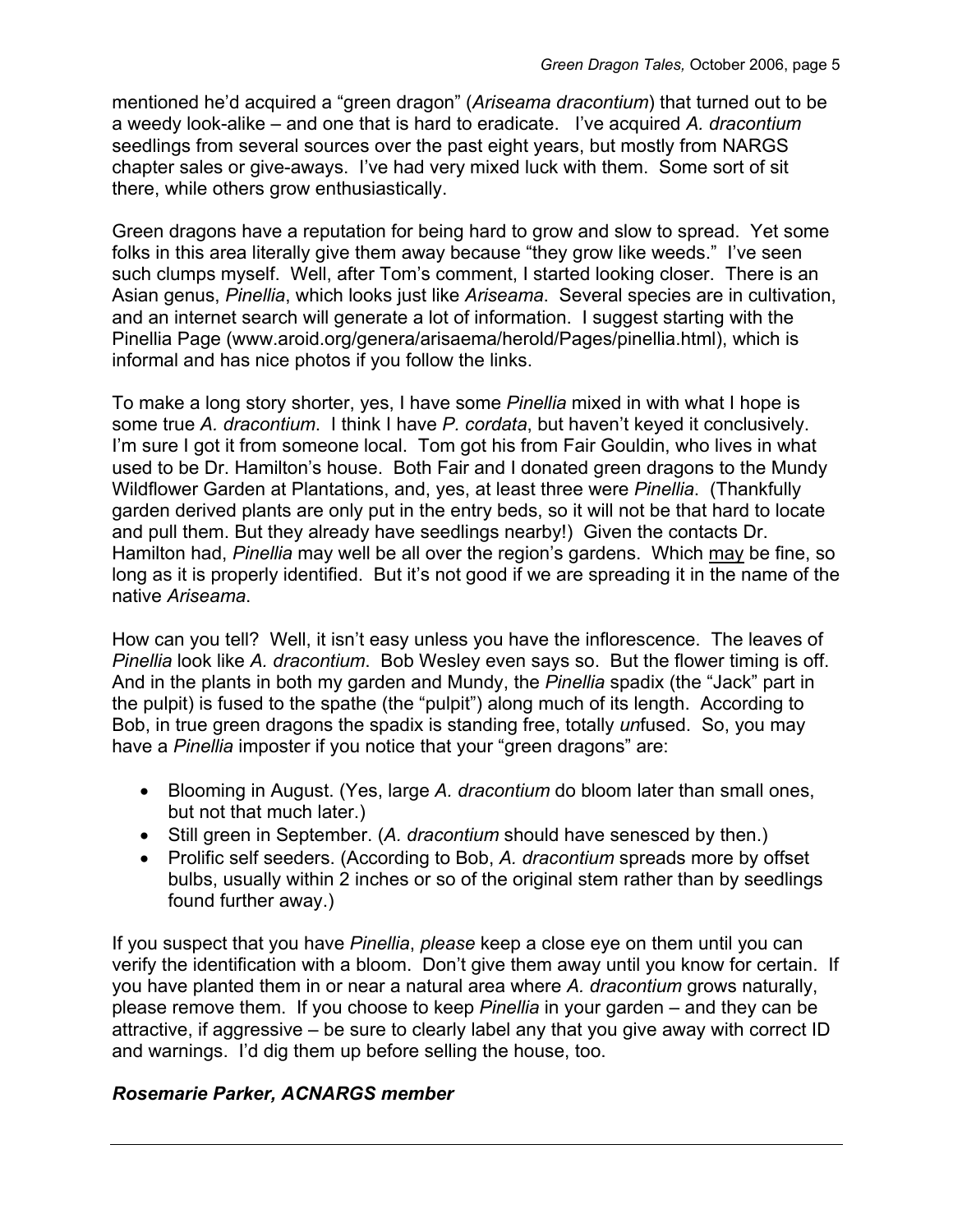### **Simple Stratification for Tree Seeds and Woodland Plants**

Many of our native trees and woodland plants produce seed that will not sprout without stratification. According to Norman Deno, in *Seed Germination Theory and Practice*, all plants have a mechanism for delaying germination. The book also states that germination patterns are more related to the ecological environment than to taxonomy. In other words, woodland plants would be expected to have similar germination requirements.

Deno also says that there exceptions to the generalizations made in the book. Many woodland plants need a cold, moist period to condition the seeds, prior to warm temperatures that ultimately bring on germination. For more technical information on germination requirements, and requirements for specific plants, *Seed Germination Theory and Practice* is a great reference and is available from the NARGS book service. (Find more information on the book service here: www.nargs.org/libry/bookstore.html)

One way to accomplish stratification without tying up space in the refrigerator is to plant seeds in pots and let the cold weather stratify your seeds. I have had success using this stratification method with red and bur oaks (*Quercus rubra* and *Q. macrocarpa*), black cherry (*Prunus serotina*), bladder nut (*Staphylea trifolia*), false Solomon seal (*Smilacena racemosa*), and blue flag iris (*Iris versicolor*).

A potting mix with good drainage is essential, with our wet, cold weather from October to spring. I use a commercial potting mix and sometimes mix in a little sand for the gallon pots. I start large seeds (acorns) in gallon size plastic pots and small seeds (false Solomon seal) in six packs. Labeling the pots is important, since many months elapse between planting and germination.

Foraging chipmunks and squirrels can wreak havoc with the lightly buried acorns. One strategy to fend off the seed thieves is to use a barrier. Covering the pots with hardware cloth (galvanized steel mesh) is effective. Last year I also tried covering the soil surface of some of the planted pots with red pepper flakes. The red pepper flakes did deter the critters over the past winter, but I don't have enough experience with this method to predict whether it will be successful every year. After the pepper treatment, I covered each pot with plastic mesh bags leftover from produce (oranges or onions).

When I've completed the potting, the pots go into a protected spot that I try to keep covered with snow during the middle of winter. When the seeds begin to sprout in the spring, the pots go into a spot with part to full sun. As the young plants grow up, the plastic mesh and hardware cloth need to be removed.

#### *John Gilrein, membership coordinator*

### **Other events: Cornell Plantations free fall lecture line-up**

This fall's free lecture series from Cornell Plantations is moving to an every-other-week schedule. While you may be disappointed that there aren't more programs, you won't be disappointed by the spectacular line-up.